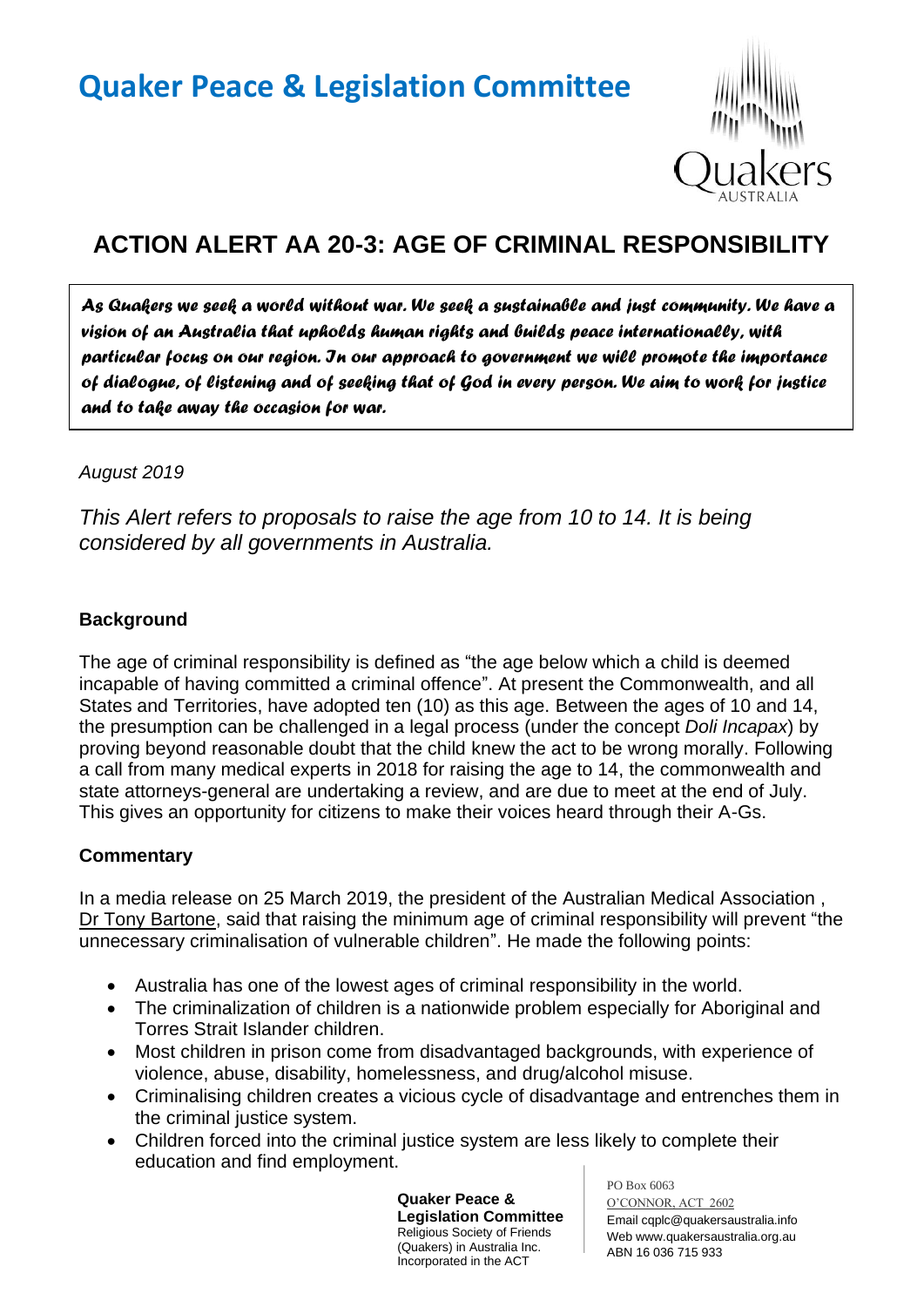On 22 February 2020, the Joint Council of Social Service Network made a statement to all Attorneys-General supporting a change in the age of criminal responsibility, on many of the same grounds as the AMA. Some further points covered were:

- The United Nations Committee on the Rights of the Child has called for countries to have a minimum age of criminal responsibility set at 14 or higher and recommends that children under 16 should not be deprived of liberty.
- Medical evidence highlights this distinct developmental stage of adolescence and supports raising the age. The current age of criminal responsibility is inconsistent with research on brain development. Children lack the necessary components of criminal responsibility, both in terms of behaviour control and moral awareness.
- Detention should also be considered a last resort for all young people who offend.
- *Doli incapax* is an old, common law rebuttable presumption that children lack the capacity to be criminally responsible for their acts. In order to rebut the presumption, it must be proved that at the time of an offence the child knew that his or her actions were seriously wrong in the moral sense. By the time *doli incapax* is applied in court, the child has already been exposed to many stages of criminal procedure (like arrest and detainment) and the resulting criminogenic effects of exposure to the criminal justice system. Once the age of criminal responsibility is raised to 14 years, *doli incapax* would be redundant.

The Network further said that responses to child offending must:

- Be child-centred, strengths based and trauma-informed. This includes responding to the holistic needs of the child, the underlying causes of their offending, and the needs of their family and natural supports.
- Assume shared accountability and responsibility for offending, on the basis that the majority of child offending is a consequence of the failings of the institutions intended to support the child.
- Prioritise and invest in early intervention, prevention and diversion as the most effective ways to reduce child and youth offending and re-offending.
- Commit to addressing the overrepresentation of Aboriginal and Torres Strait Island children and young people, CALD children and young people and young people who have been involved with out-of-home-care.
- Adopt a justice reinvestment framework that focuses on prevention and place-based responses to address disadvantage.
- In Aboriginal and Torres Strait Islander communities, the planning, design and implementation of prevention, early intervention and diversionary responses should be community-led.